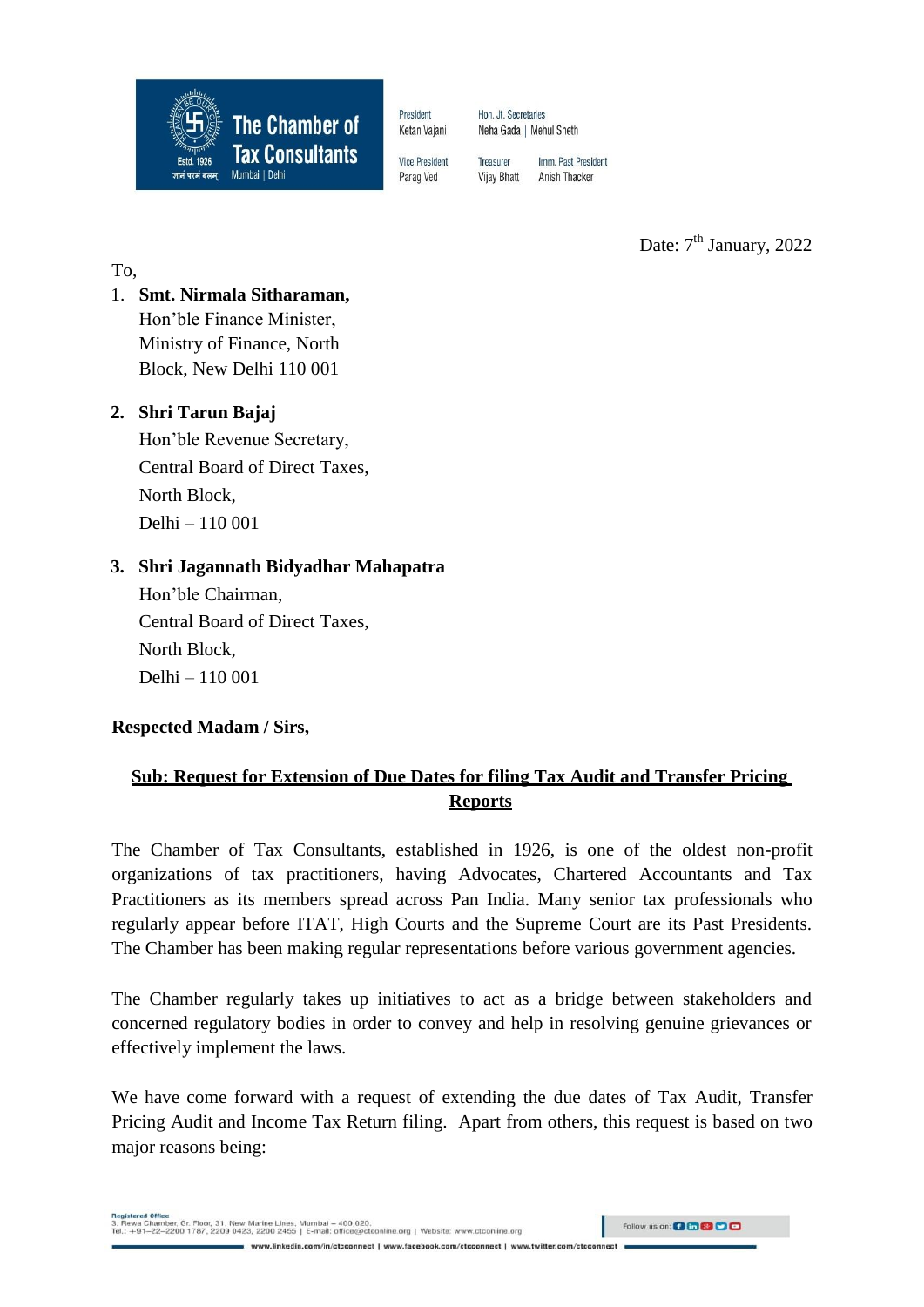

#### **I. Third Wave of Covid-19 Pandemic**

At the outset, we commend the Government for the way the pandemic has been efficiently tackled during the various phases of lockdown and unlock and also with the massive vaccination drive across the country, whereby more than 60 percent of the total population has been vaccinated with atleast one dose. We also appreciate the extension provided for tax audit up to  $15<sup>th</sup>$  January 2022 (31<sup>st</sup> January 2022 for cases covered under Transfer Pricing) and  $15<sup>th</sup>$  February 2022 for income tax return filing for the Assessment Year (AY) 2021-22 and  $(28<sup>th</sup>$  February 2022 for cases covered under Transfer Pricing) respectively.

While the country has been unlocked gradually, we are suddenly observing and experiencing a sudden spike and severity of the third wave of Corona virus which is rising exponentially each day across the country. Amidst this, several restrictions are still in place in various States and movement is still restricted. Even the people who are fully vaccinated are getting infected and the number of COVID-19 cases reported is still on a rise. There is also a huge fear of getting infected among the people due to which they prefer not travelling at all or restrict it to the vicinity of their homes for their necessity. Due to this, several industries and private offices have still not resumed functioning at all. The industries and offices that have resumed are still struggling to function at a low level of normalcy. This also includes the offices of the Chartered Accountants and Tax Practitioners.

Due to this, the details required for carrying on tax audit and filing the return of income are not being received promptly and thus the audits cannot be efficiently performed. Also travelling to the place of audit is very difficult for the professionals and their staff. Many of the staff members of the Auditors and also the accounts department of the assessees have also got infected in the recent upsurge of the virus and had to be either home quarantined or hospitalized. This makes it all the more difficult to complete the audit within the limited number of days available.

Several Chartered Accountants and Tax Practitioners (and also their close family members) themselves have also been infected and have not been able to work for minimum of 7-10 days. Also, visiting any audit place all the more exposes them to the virus making them prone to get infected. If they are infected in the last few days while the spread of the virus is wide and speedy, the businesses may suffer due to non-compliance. Also, there has been a tremendous loss already of many close relatives and family members in the second wave which took place almost at the same time last year. This has raised the level of fear and panic in not just the clients but also the Chartered Accountants and Tax Practitioners.

Follow us on: **(3 fm 8) DO**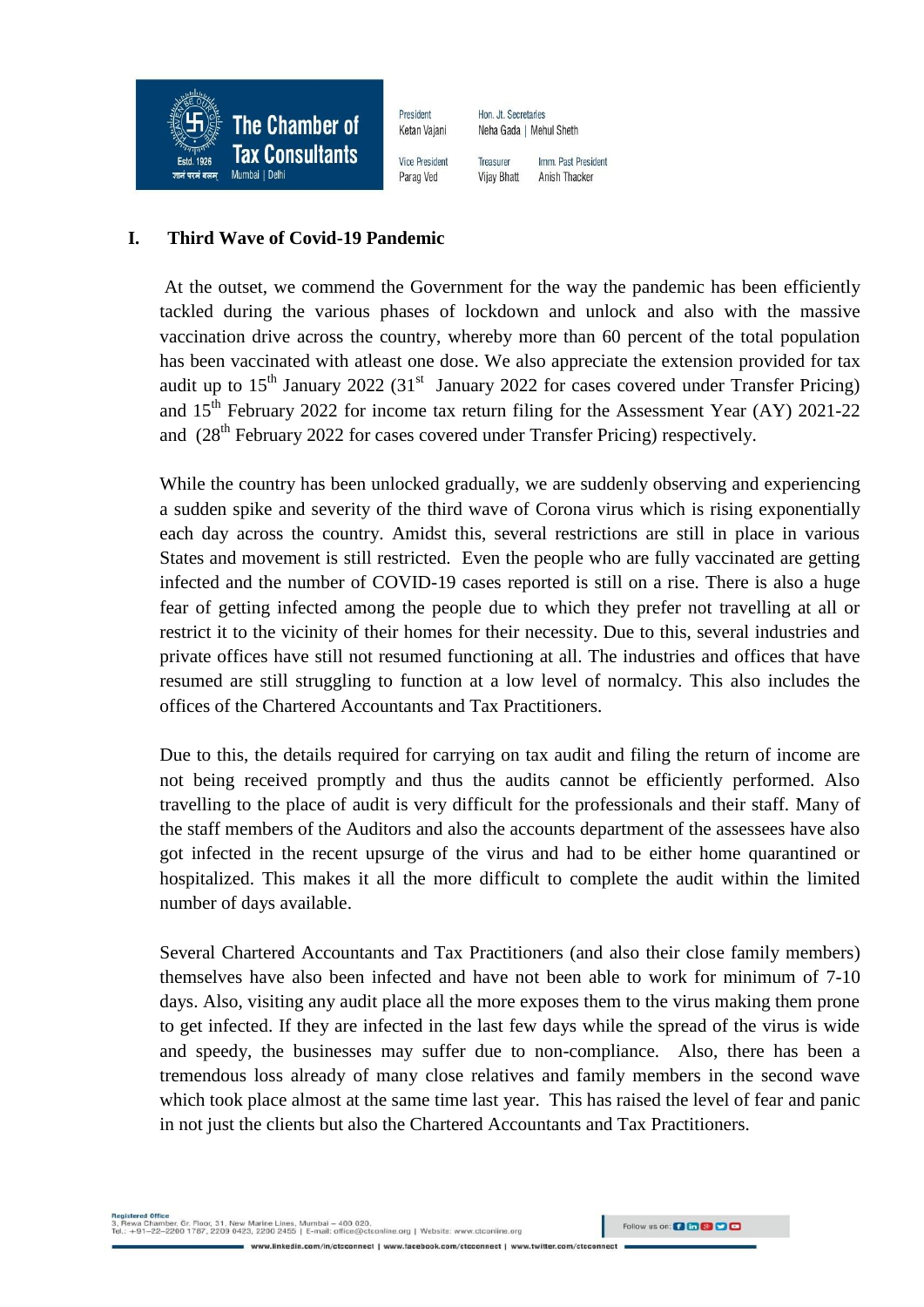

In addition to this, the senior citizens are advised to stay at home. This includes senior professionals and senior assessees who are following this advice shall not be able to comply with the existing due dates.

These hindrances are making it very difficult for the assessees, the Chartered Accountants and the Tax Practitioners to comply even with the extended due dates.

#### **II. Glitches in the new Income-tax e-filing portal**

At the outset, we sincerely appreciate the ministry for launching the new income-tax e-filing portal with a view of technological upgrade and to bring in better and improved functionalities and trying to build a robust mechanism to ease the compliances for the taxpayers.

While the new portal was launched on 7 June 2021, even after more than 6 months, the same is yet to settle down and function appropriately in a smooth and satisfactory manner, due to which the taxpayers are facing unavoidable hardships and issues in undertaking compliances and filing of Tax Audit Reports, Form 3CEB, Income-tax Returns (ITRs). Many technical glitches only add on to the miseries of the taxpayers in filing various Forms including Tax Audit Reports, Form 3CEB, Form 29B as well as the ITRs.

The key issues / glitches which are faced are highlighted as under:

#### **1. Issues in login and registration of new assessee / user**

At the outset, we wish to bring it to your kind attention that the portal is very slow and it takes a lot of time to file returns and related forms. Many a times, the login fails too and the taxpayer is not able to login only.

Registration of new assessee / user also is a big challenge as we are not able to register many new assessees on the portal as it gets rejected for reasons unknown.

#### **2. Registration of Digital Signature Certificates (DSC)**

Another major issue is that the DSCs are not getting registered smoothly. At times, the portal asks to change the PIN, at times it throws an error of PAN mismatch, sometimes even the server is down.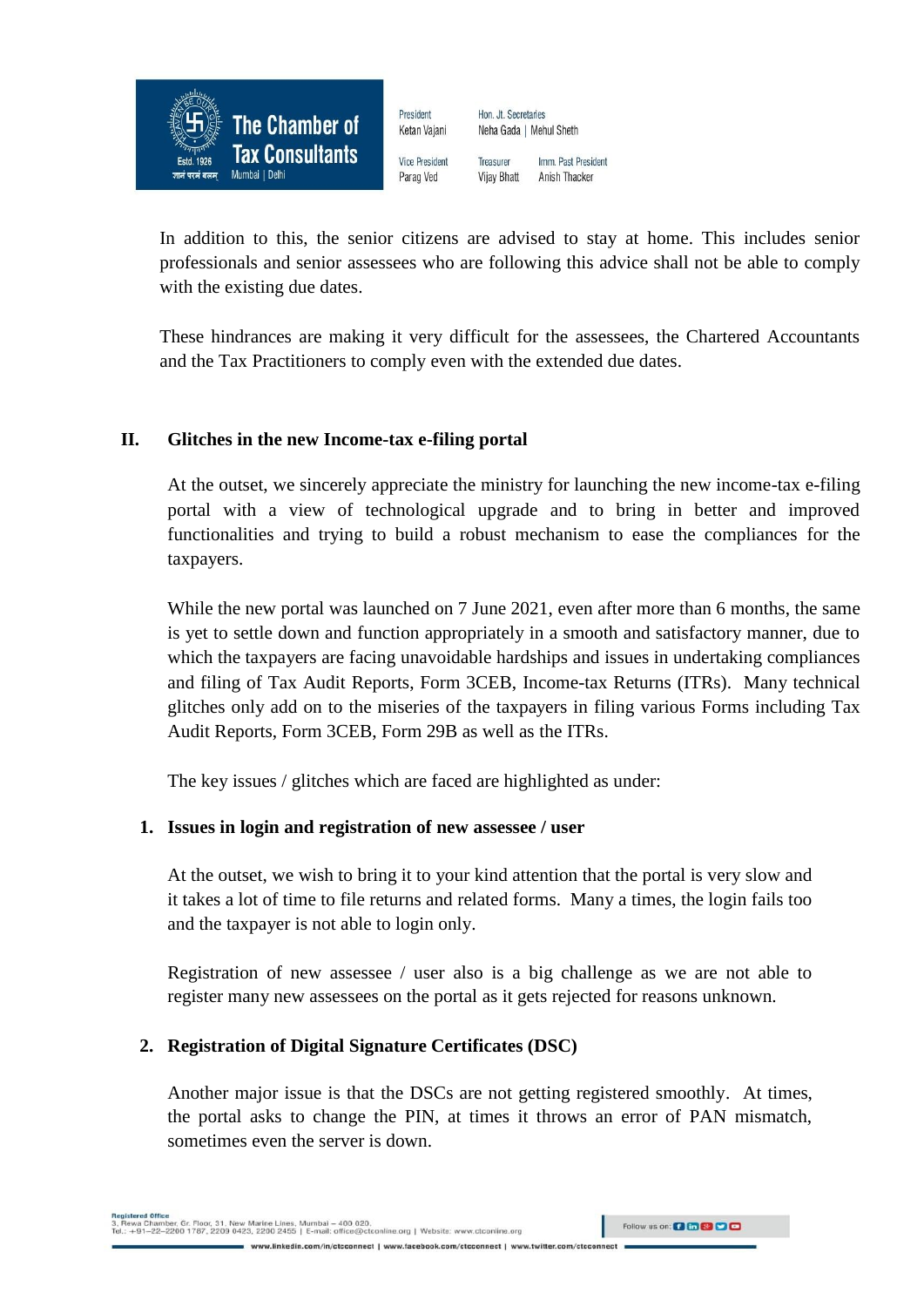

Even in the case of registered DSCs, lot of issues are faced while using the DSCs for verification purpose, specifically in the case of Karta / Partner / Directors etc.

#### **3. Issues in getting One-time Passwords (OTPs)**

Even OTPs are not coming on mobile phones or they come after a gap of time and have at times expired at the time of receipt.

#### **4. Constant updation of versions of utilities**

There has been constant updation of utilities and instructions for filing the ITR Forms and Tax Audit Report. For instance, the latest common offline utility for filing ITR 1 to ITR 4 for the AY 2021-22 was released on 6 January 2022. Also, the latest excel utility for ITR 5, ITR 6 and ITR 7 was released on 24 December 2021 and JSON schema for ITR 6 was released on 30 December 2021.

Further, the latest version of common offline utility for Tax Audit Report in Form No. 3CA / 3CB and Form No. 3CD (which was first released on 10 September 2021) was released on 28 December 2021 and the Form Schema (which was first released on 26 October 2021) was released on 6 January 2022.

Many taxpayers / Tax Auditors / consultants use third party software to file the Tax Audit Reports / ITRs and the software companies also take time to update the respective softwares with the above updation of utilities and thereby resulting in further delay in filing of Tax Audit Reports and ITRs.

#### **5. Issues in uploading various forms**

Most taxpayers are unable to file various forms like 10 IC (for opting for concessional tax rate), Form 10B [audit report under section 12A(b) of the Act], Form 29B (for MAT) and Transfer Pricing Reports under section 92E of the Act.

### **6. Reconciliation of details updated in Annual Information System (AIS), Tax Information System (TIS) and Form No. 26AS**

Further, the new system of AIS and TIS has added to the new set of verification and reconciliation of data by taxpayers. It is worth noting that in most of the cases, there is a lot of mismatch in the information reported in TIS as compared to the actual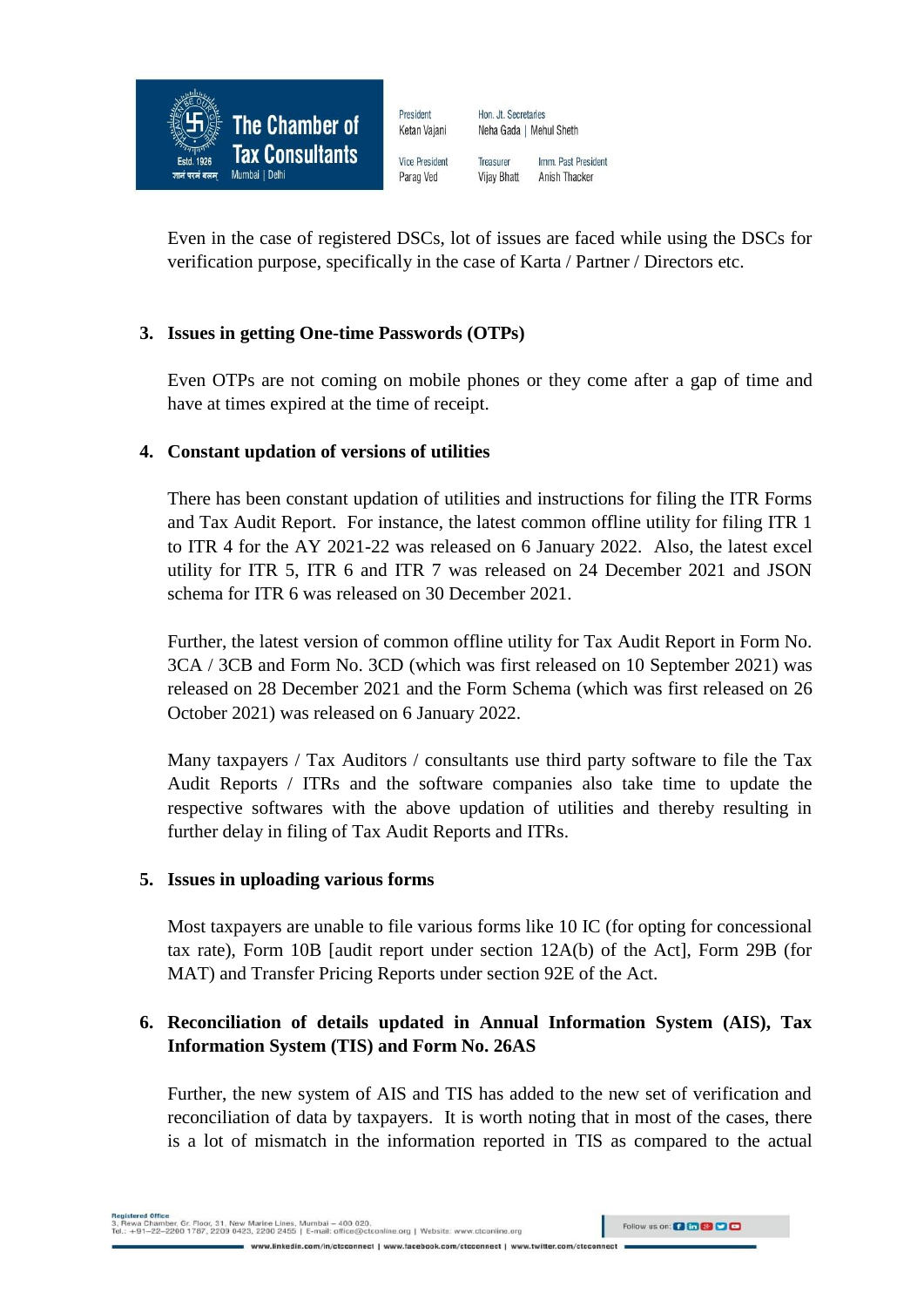

details and the same reported in Form No. 26AS as well.

This has resulted in an additional burden on the taxpayers to reconcile the differences before filing the ITR in order to ensure that there are no further notices / unwarranted 143(1) adjustments and unnecessary hassles post filing of Income tax Returns.

### **7. Other Issues**

Few other issues are listed hereunder for ready reference of your goodself and further action-

- Issues in accessing the details and data for earlier years;
- Issues in downloading ITR V and ITR forms after uploading;
- **Issues in filing Tax Audit Reports in Form No. 3CA / 3CB and Form No. 3CD;**
- Issues in registering legal heir;
- Issues in accessing the e-services and other features of the new portal;
- Issues in e-verification :
- Trouble in filing Rectification Application under section 154 of the Act etc.

## **III. Request for extending the due date for filing of Tax Audit Reports and Transfer Pricing Reports**

Considering the above factors, we sincerely request your goodself to kindly consider granting extension in due dates for filing the Tax Audit Reports and Transfer Pricing Reports in the interest of the taxpayers by one month. We also request you to look into the issues arising out of technical glitches, few of which are listed above, at the earliest so as to enable smooth filing of Tax Audit Reports and Transfer Pricing Reports, ITRs and other forms on the new e-filing portal, given the current situation of the portal and also the rise in third wave of COVID-19.

We at the Chamber, always advocate timely compliance and filings by the taxpayers and firmly believe that it is in the interest of not just the taxpayers but also the country as a whole to file the returns and other forms in time and also pay the taxes in time but knowing the reality of the situation and multiple glitches on the portal we are forced to make request for the extension of due dates. **Also, we wish to highlight that there**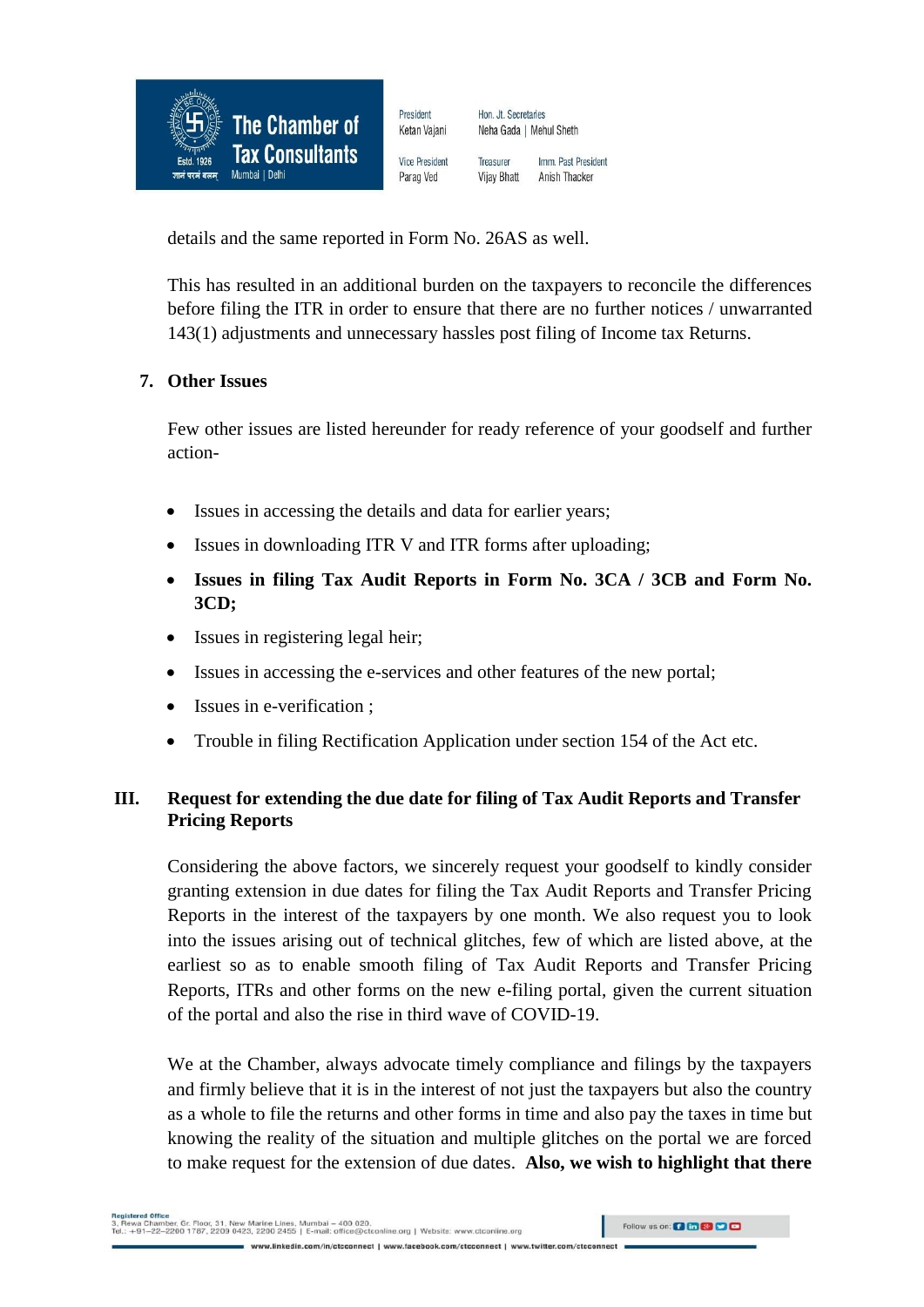

Neha Gada | Mehul Sheth Treasurer

Hon. Jt. Secretaries

Imm. Past President **Vijay Bhatt** Anish Thacker

**will be no loss of the revenue to the exchequer by this extension, but it will merely give moral support to the taxpayers, Tax Auditors and the tax professionals to tackle with the risk of the third wave of COVID-19 and also ensure quality compliance within the extended timelines.**

In the light of the above, we request your goodself to kindly consider the extension of due dates for filing of Income tax Returns and also Audit Reports for the assessment year 2021-22 as under-

| Sr.          | <b>Particulars</b>                                      | <b>Extended Due</b> |
|--------------|---------------------------------------------------------|---------------------|
| No.          |                                                         | date requested      |
| $\mathbf{1}$ | The due date of furnishing of Report of Audit under any | 15 February 2022    |
|              | provisions of the Act, which was 30 September 2021, and |                     |
|              | extended to 15 January 2022                             |                     |
| 2            | The due date of furnishing Report from an               | 28 February 2022    |
|              | Accountant by persons entering into international       |                     |
|              | transaction or specified domestic transaction under     |                     |
|              | section 92E of the Act, which was 31 October 2021,      |                     |
|              | and extended to 31 January 2022                         |                     |
| 3            | The due date of furnishing of Return of Income,         | 31 March 2022       |
|              | which was 31 October 2021 under section $139(1)$ ,      |                     |
|              | and extended to 15 February 2022                        |                     |

With due respect to the above difficulties faced by the assessees and the professionals, we request you to take them into consideration and extend the due dates for filing ITRs, tax audit, transfer pricing audit report as suggested above at the earliest. The entire fraternity of taxpayer and professionals will highly appreciate if this is done soon enough (*i.e.* well before 15 January 2022) to allow them to get a clarity.

If at all our request for extension cannot be accepted for any reason, we alternatively urge that necessary instructions may be issued to the officers not to initiate penalty proceedings for late submissions of the audit reports considering the fact that the country is passing through a very challenging time in combating the recent rise in the number of covid cases and many citizens are presently unable to carry out their obligations due to medical compulsions.

We also reiterate our request to look into the glitches of the new income-tax website and try to provide permanent and effective solution for all the issues. This will serve the purpose of providing